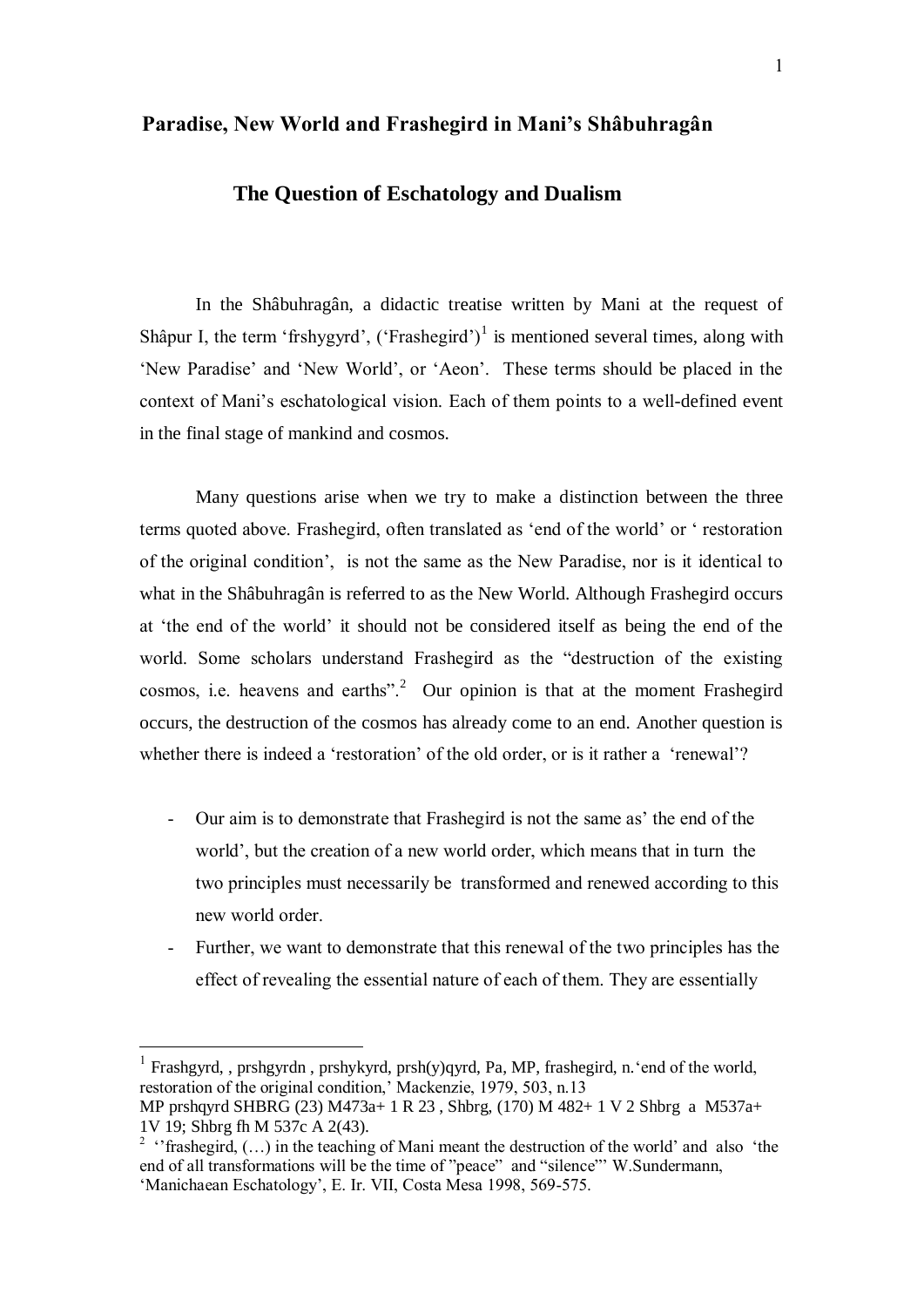more 'themselves' after the occurring of Frashegird, than they were before the start of the creation process.

The conclusion will be that in the same way as the two principles where present *before* the start of the creation, they go on subsisting *after* the destruction of the created world. What has changed dramatically is their mutual relationship. Exactly by this change in their relationship it is proven that Frashegird is not to be understood as a return to the original condition of the two principles. On the contrary, it signifies a new relationship between the two principles. In other words: a new world order.

A closer investigation of the meaning of Frashegird has, necessarily, to start with an overview of the doctrine in which the term appears. For, one of the characteristics of the Manichaean system is precisely that it is impossible to single out one of its elements, separating it from its context. An understanding of Mani's teachings presupposes an understanding of how each element receives its relevance through the position it occupies in the whole of the system as well as by being connected with the other elements.

In investigating the notion of Frashegird, the following issues are at stake:

- 1. A demonstration of the importance of the notion Frashegird in order to obtain a clearer understanding of the proper nature of the two principles as originally outlined in Mani's earliest writing, the Shâbuhragân.
- 2. An exploration of the specific function of Frashegird in the context of the whole of the Manichaean system and, more specifically, as a core element of the eschatological vision in the Shâbuhragân.

### *1. Significance of the Shâbuhragân*

The Shâbuhragân occupies a unique position among the extant Manichaean documents in Middle Iranian. Composed at the very start of his mission, 'for the Enlightenment of Shapuhr I', it is probably the earliest of Mani's books directly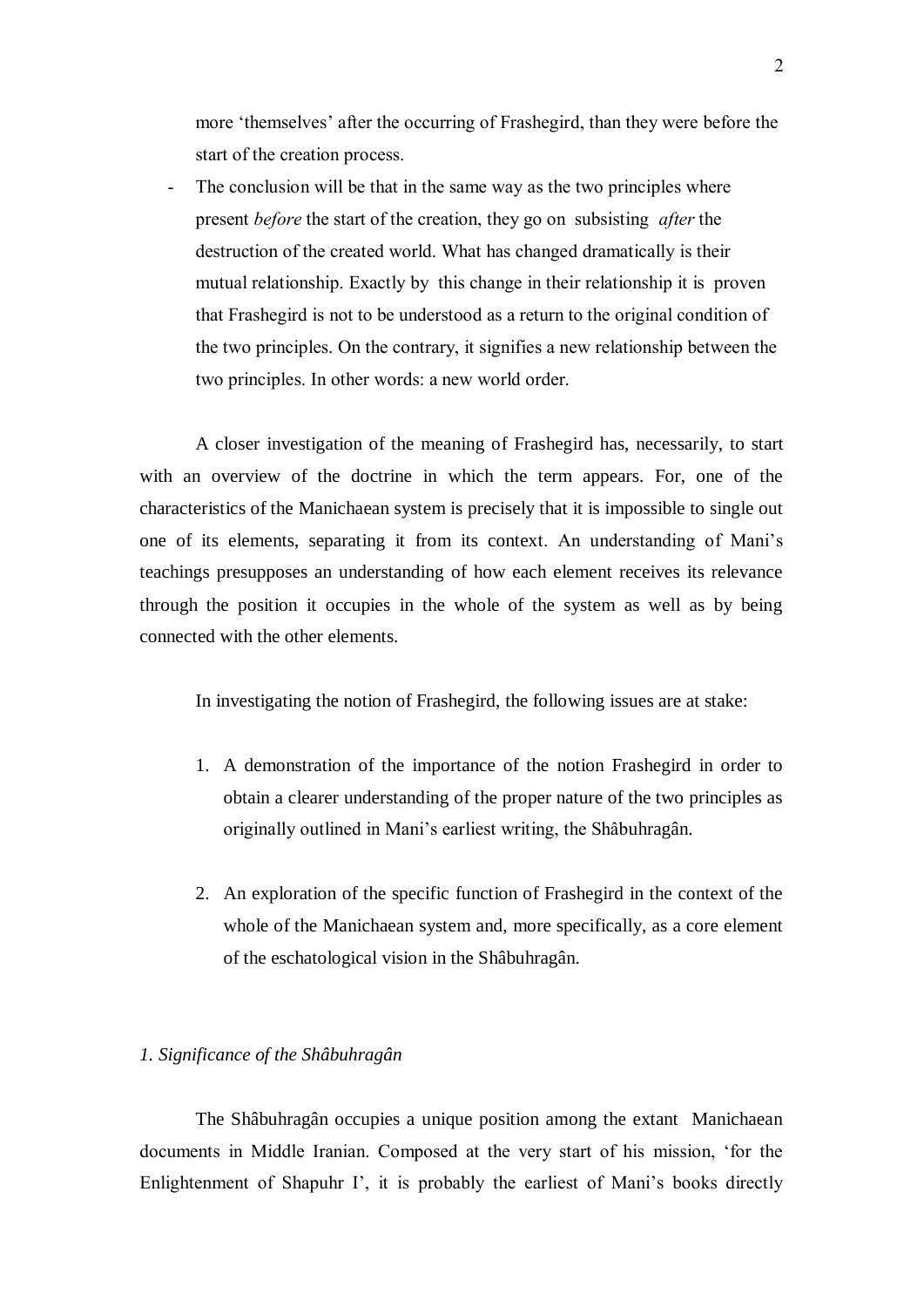attributable to him. It is, at the very least, a document through which it is possible to hear the *'ipsissima vox'* of the Prophet himself.<sup>3</sup> In the subsequent spread of Manichaeism towards the East, although not on the list of the canonical scriptures, the Shâbuhragân became one of the major doctrinal texts of the Eastern Manichaean Church and was translated into several languages. It is also noteworthy that in the course of the further development of Manichaeism, the treatise became known as the Book on the Two Principles. In the Shâbuhragân, a heading is repeated several times throughout the text: '*dw bwn y's (b)whrg n',* 'The two principles of the Shâbuhragân', sometimes also with the designation '*wzrg*', 'The two *great* principles of the Shâbuhragân'.

This explicit and frequent reference to the two principles as the core element of the Manichaean doctrine confirms the importance of the Shâbuhragân as a major source for the Manichaean system and its doctrinal contents.

### *2. Composition of the Shâbuhragân.*

 $\overline{a}$ 

2.1. Notwithstanding the extremely fragmented condition of the manuscripts, it is possible to reconstruct the basis of the composition of the text as a whole.<sup>4</sup>

At the centre of the cosmogony and the eschatology are, indeed, the 'dw bwn' , the two principles. They go through a process of change, corresponding to the Three Epochs, or times.

<sup>&</sup>lt;sup>3</sup> 'Daraus ergibt sich dass das Shâbuhragân unter den erhaltenen iranischen Texten zum Manichäismus das höchste Alter aufweisen kann und praktisch die *ipsissima vox* des Propheten wiedergibt.' Manfred Hutter, 'Das Erlösungsgeschehen im Manichäisch-Iranischen Mythos', in: *Das Manichäische Urdrama des Lichtes, Teil 2*, Wien 1989*,* 157.

<sup>4</sup> Mary Boyce, *A Catalogue of the Iranian Manuscripts in Manichaean Script in the German* 

*Turfan Collection,* Berlin 1960 and '*The Manichaean literature in Middle Iranian,* Handbuch der Orientalistik, I-4, Iranistik, 2, Literatur, Lfg 1, London 1968.

S.N.C. Lieu, *Manichaeism in Central Asia and China*, NHMS 45, Leiden, New York, Köln 1998.

W. Sundermann, *Mittelpersische und parthische kosmogonische und Parabeltexte der Manichäer,* BTT 4, Berlin 1973.

D.N.MacKenzie in BSOAS, XLII, 3, 1979 and BSOAS XLIII, 1980.

Manfred Hutter, *Manis kosmogonische Shâbuhragân-Texte, Edition, Kommentar und literaturgeschichtliche Einordnung der manichäisch-mittelpersischen Handschriften M 98/99 I and M 7980- 7984,* Wiesbaden 1992.

Werner Sundermann, *Mitteliranische manichäische Texte kirchengeschichtlichen Inhalts*, Berliner Turfantexte XI, Berlin 1981.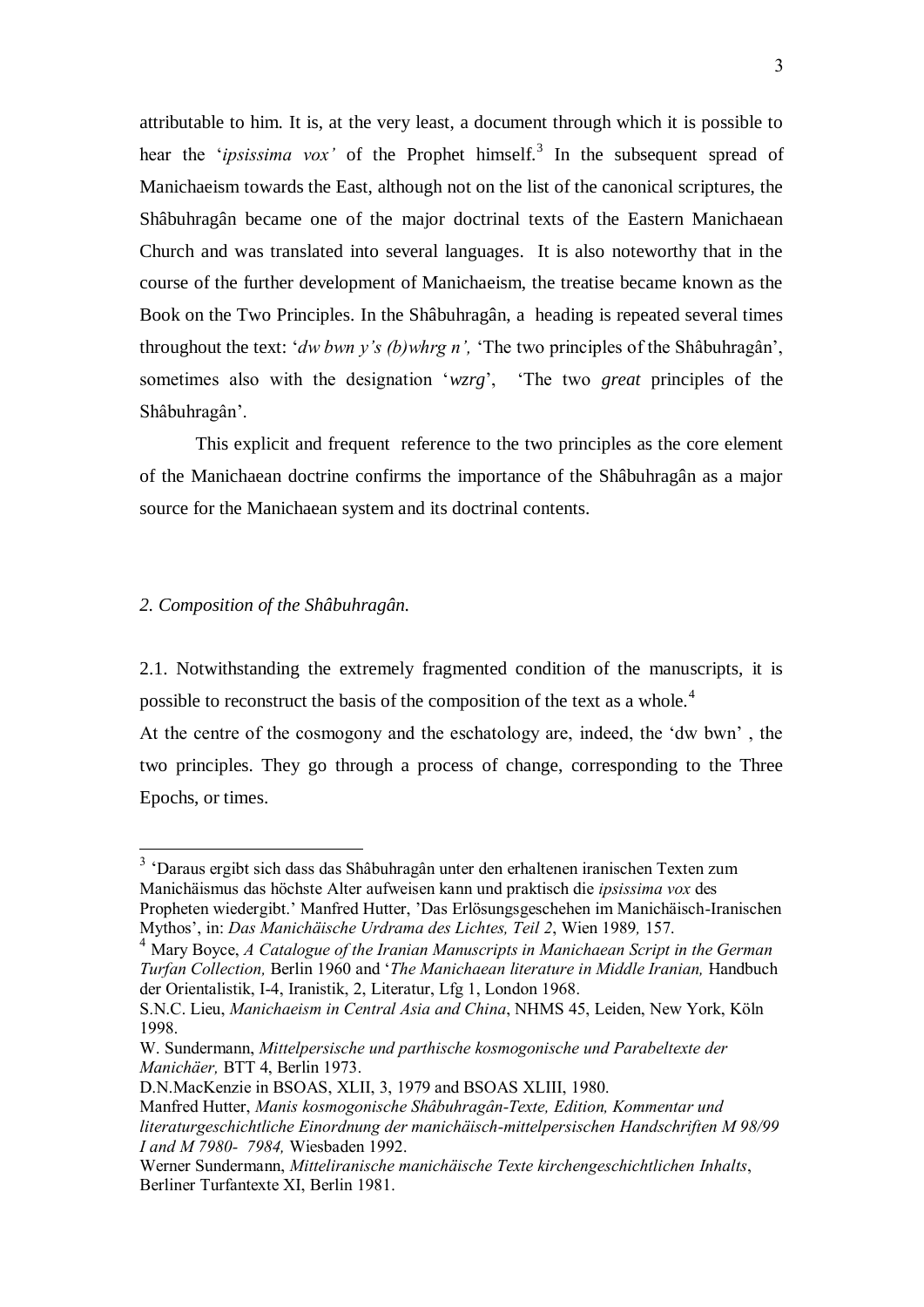- Epoch I The two principles in a state of rest or inactivity (*initial condition*).
- Epoch II The two principles in a dynamic of mixture (*cosmogony*). Creation of the cosmos (Heavens and Earths) and of Gêhmurd and Murdiyânag.
- Epoch III The two principles in a process of separation *(eschatology*). Creation of a new paradise and a new world.

The time of Frashegird (*final condition).*

The start of mixture as an ongoing intrusion of the beings of Darkness in the realm of Light is at the same time the start of the creation process. But the initiative is in the hands of Az and her helpers, countered only by the messengers sent from the realm of Light.

 The interaction between the two principles during Epoch II calls forth an opposing interaction in Epoch III, during which the initiative is in the hands of the beings of Light. If mixture is the result of the dramatic struggle between the powers of Light and the powers of Darkness, what follows as the process of separation can be understood only out of this context. Without mixture, no separation; without creation, no salvation. The outcome of this is the creation of a new condition: Frashegird.

Mixture, 'gumezishn', has its structural counterpart in separation, 'wizarishn', the central 'actors' of both processes being the two principles.

Mixture can be described as a process of interference by means of which the two principles mingle 'substantially'. The light element is integrated in the Darkness. In the course of this process, both principles, each according to its own nature, participate in the creation of the cosmos and the human being.

Separation, as the counterpart of mixture, is the result of a process of disintegration by means of which the two principles gradually regain their own essential nature.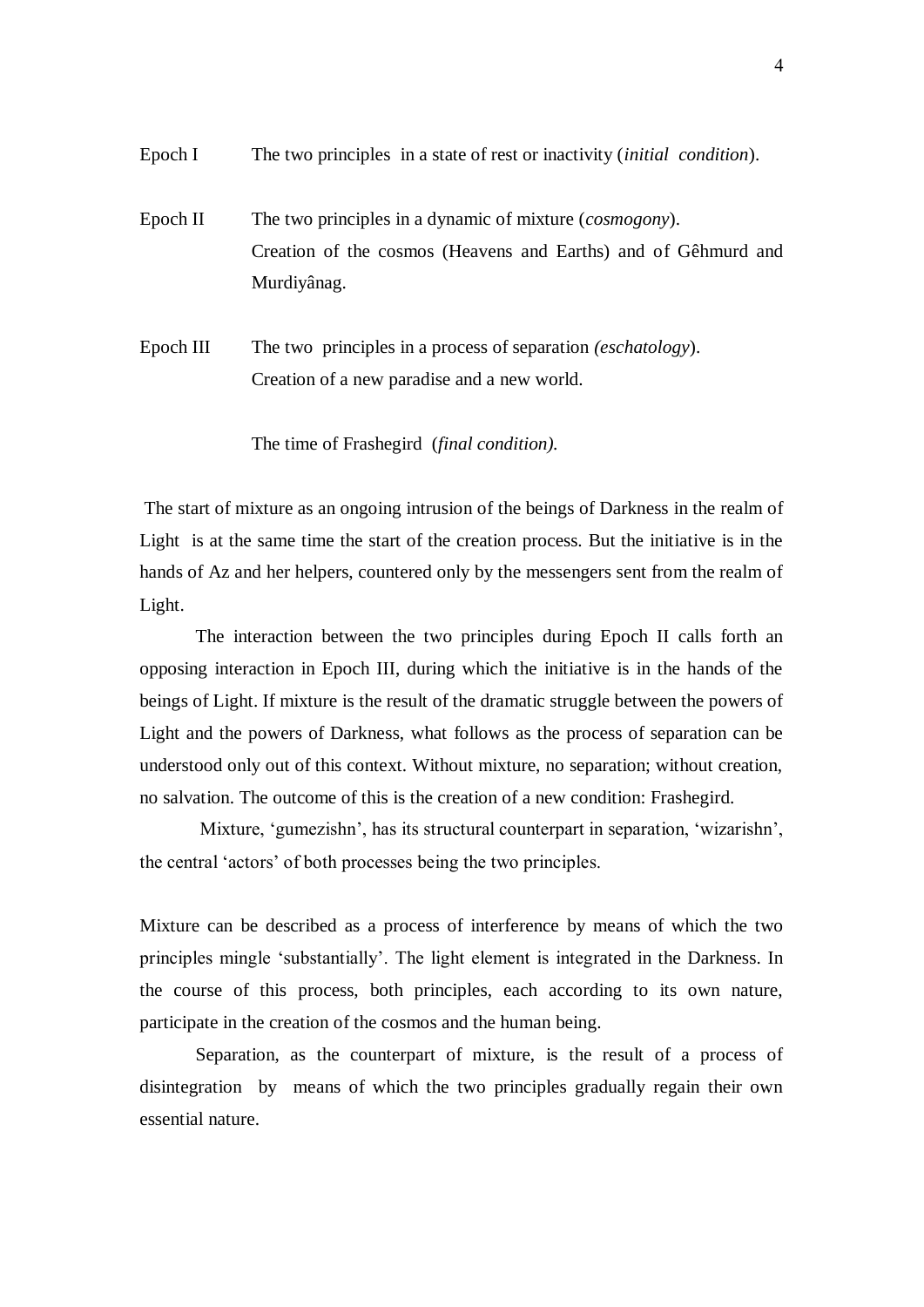Mixture: integration of the two principles = condition necessary to the Creation. Separation: disintegration of the two principles = condition necessary to Frashegird.

# 2.2. Commentary

- 1. The Shâbuhragân as a doctrinal treatise, in its reconstructed form, gives a complete account of both the origin and the finality of the creation, its beginning (cosmogony) and its end (eschatology), as well as what lies in between (sometimes also called 'anthropology'). This corresponds to one of the core elements of the Manichaean system: the three times or Three Epochs.
- 2. The two principles are the key elements which pass through all the successive stages of this process, at each stage in a different relationship and in a different condition.
- 3. Mixture and separation are the key notions indicating the main conditions through which the two principles evolve.
- 4. At the beginning as an initial condition, there is the state of rest or inactivity. The dynamic interaction between the two principles has not yet started.
- 5. At the end, there is as a final condition, the state of Frashegird. The dynamic interaction between the two principles has come to an end.

### *3. Frashegird in context*

3.1. In both the cosmological and the eschatological fragments, Frashegird appears a number of times. When mentioned in the cosmological fragments, it points to future events in the form of a prediction or a prophecy (M7980-84). In the eschatological fragments it appears in the context of the final events, such as the Great Fire, the New World and the New Paradise.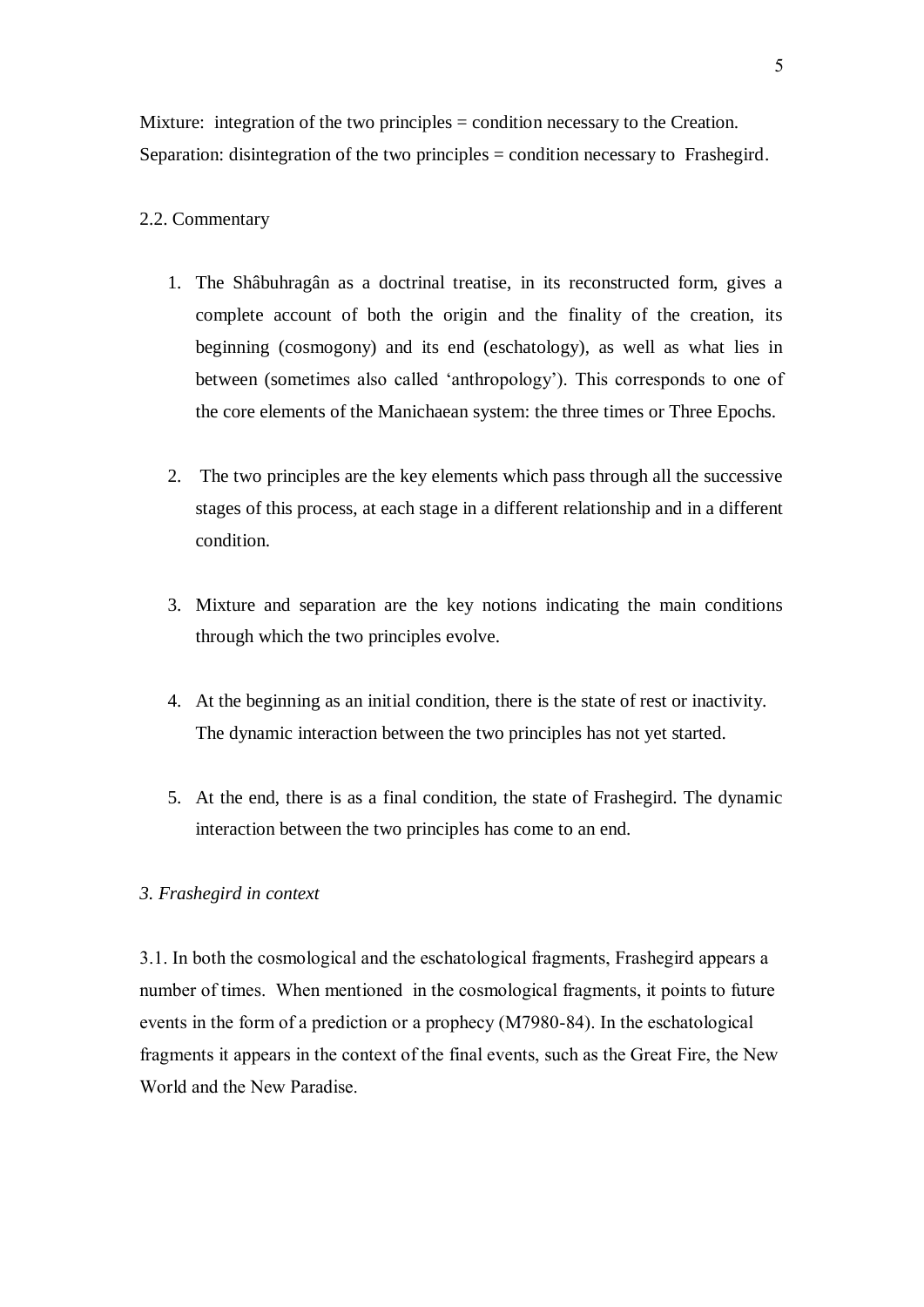3.2. The main source for the Manichaean eschatology are the fragments edited by D.N. MacKenzie.<sup>5</sup> Their relatively fragmented condition can be compensated for by comparing their content to the 'second homily' or 'Sermon on the Great War', a Coptic text attributed to Kostaios, who is also mentioned in the CMC as a direct follower of Mani.<sup>6</sup>

| 2 <sup>nd</sup> Coptic Homily             | Shâbuhragân                           |
|-------------------------------------------|---------------------------------------|
| 1. Error, War, Decline                    |                                       |
| 2. $1st$ Restoration of justice and faith |                                       |
| Rule of the Great King.                   |                                       |
| 3. New period of error and war            | <b>False Prophets</b>                 |
| Anti-Christ, False Prophets               |                                       |
| 4. Jesus the Splendour Judgment           | Xradeshahr, Judgment                  |
| 5. Separation, New Aeon, Hell             | Separation, New Aeon,                 |
| 6. Second Restoration, Ohrmazd            | Second Restoration, Ohrmazd, Mihryazd |
| 7. Ascent of Gods, Final Collapse         | Ascent of Gods, Final Collapse        |
| 8. Great Fire - Prison                    | Great Fire – Prison                   |
| 9. Final Statue, the Bolos, Prison        | Final Statue(?) the Bolos, Prison     |
| 10. New Paradise and Kingdom of Light     |                                       |

 5 For a complete list of the eschatological fragments see D.N. MacKenzie, *Mani's Shâbuhragân*, in BSOAS, Vol. XLII, 1979 and Vol. XLIII, 1980. D.N. MacKenzie gives an overview of the status of the MSS concerning the eschatological fragments of the Shâbuhragân in his introduction to Mani's Shâbuhragân, I and Mani's Shâbuhragân II, in his edition in BSOAS.

<sup>6</sup> H.J.Polotsky, *Manichäische Homiliën*. *Manichäische Handschriften der Sammlung A. Chester Beatty*, Stuttgart 1934.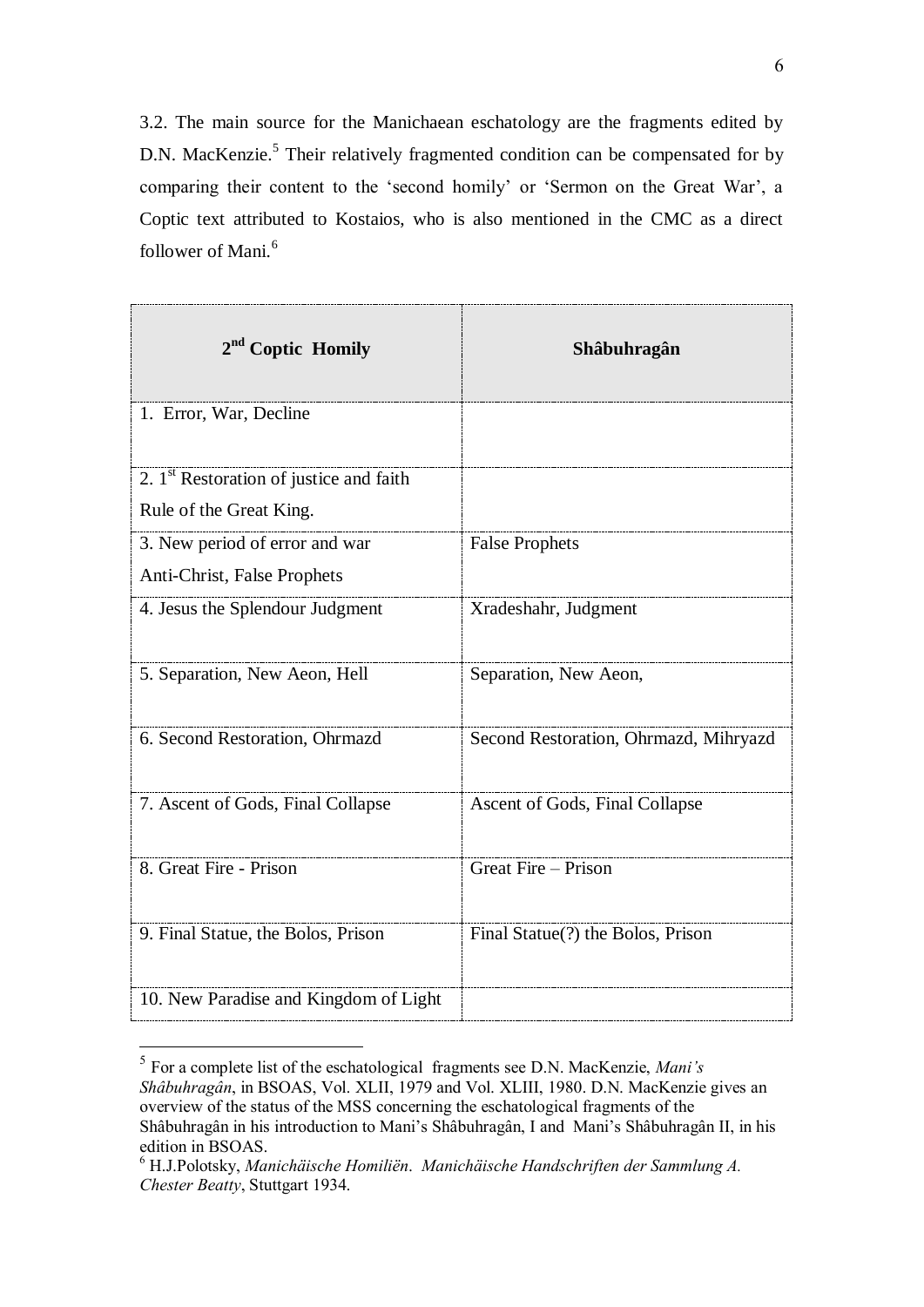| Third and final Restoration               |  |
|-------------------------------------------|--|
| 11. Father of Greatness: Unveiling of the |  |
| Face                                      |  |

# 3.3. Commentary

 $\overline{a}$ 

- 1. A threefold build-up of war and chaos, each time followed by a threefold restoration leads to the final achievement.<sup>7</sup>
- 2. As is the case with mixture, separation can be obtained only through a process of intensification of the ongoing dynamic. The dynamic of separation is to be defined as the reverse of the dynamic of mixture.
- 3. Frashegird, as the final condition of the two principles, occurs in the context of the threefold<sup>8</sup> restoration throughout the process of separation and its final outcome.

# *4. Frashegird in the eschatological fragments*

**'Then Xradeshahr (the god of the world of wisdom) –he who first (gave) that male creation, the original First Man (noxwîr, Adam), wisdom and knowledge and ((who)) afterwards from time to time and from ((age)) to age sent wisdom and knowledge to mankind-** *in that last (age) close to the Renovation,* **that Lord Xradeshahr, together with all the gods and the religious [exiled?]… will then stand [up?] in the [heavens] and a great call will resound and it will become known to the whole universe.'** (M 519 I line 17-28)

 $<sup>7</sup>$  L. Koenen, 'Manichaean Apocalypticism at the Crossroads of Iranian, Egyptian and</sup> Christian Thought', in C*ologne .Mani Codex. Atti del Simposio Internazionale*, (Rende-Amantea 3-7 settembre 1984) a cura di L. Cirillo con la coll. di A. Roselli, Cosenza 1986, 285-332.

<sup>&</sup>lt;sup>8</sup> See diagram above:  $2<sup>nd</sup>$  Coptic Homily 2, 6, 10 – Shâbuhragân 6.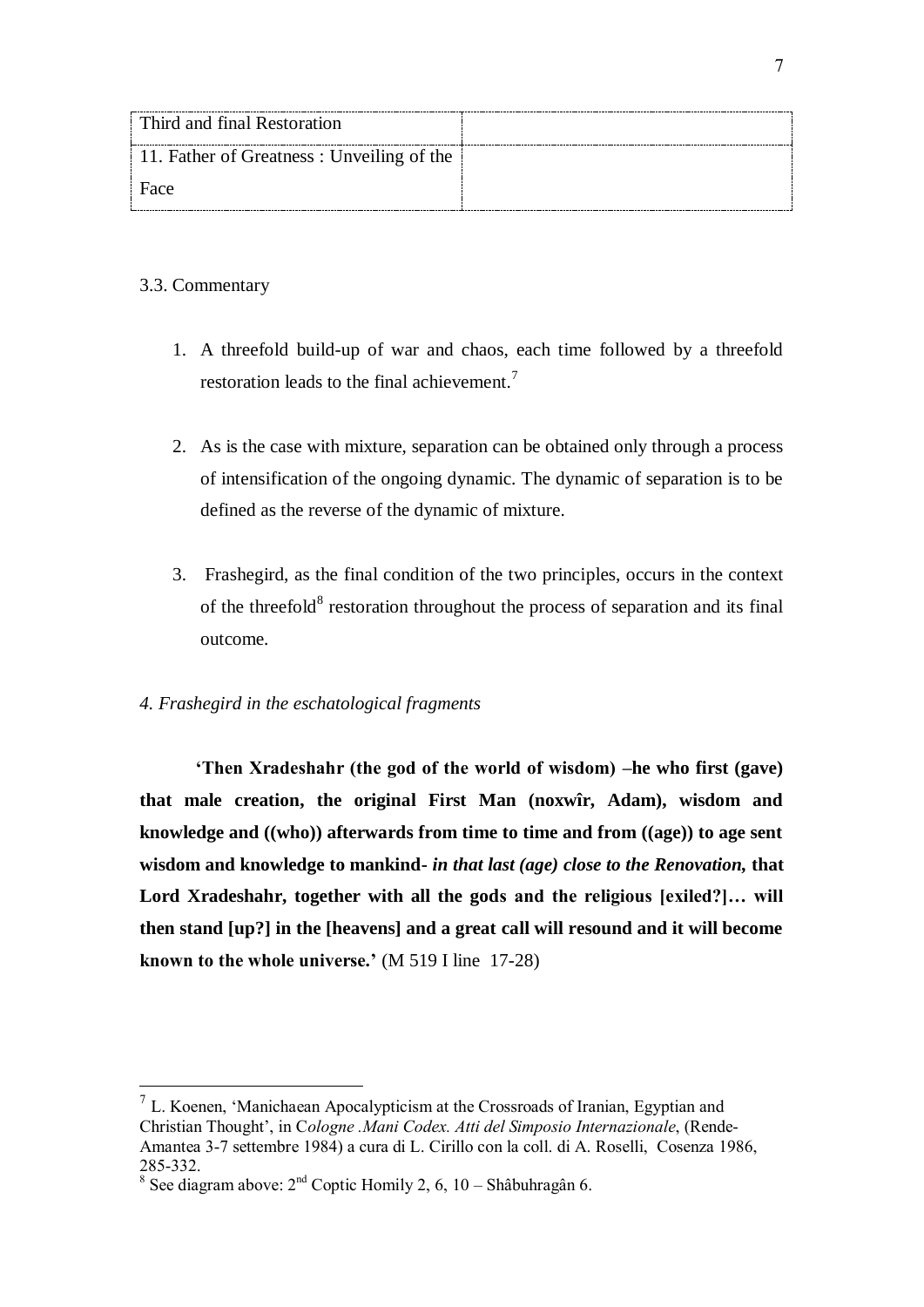**-'Then of the cosmos of earths and heavens [it will be]** *the time of Renovation* **and from the whole world they will cause [the dead] to go out and raise the religious up to [Paradise]…'** (M 482 I line 169 – 172 )

'[**When ? it ] is the** *Restoration***, [ then ? he will be] bound eternally in that prison** (...)' (M 537 a I line 43)

### 4.1. Commentary

These three quotations (being the only ones that can be attributed to the Shâbuhragân with certainty) have in common the notion of Frashegird having a direct connotation with the element of time.

- M 519 : 'nzd'w prsh(q)[yrd]' , nazdike frashegird.

*The last age, close ('nazdik') to Frashegird,* which means that Frashegird will come, as announced, immediately after that last age.

- M 482 : 'prshqyrd zm'(n)' , frashegird zaman' *The time of Frashegird* is also announced here as a well-defined event.

- M 537 : *when …then* : again the announcement of an event situated in time.(  $\int f(x^2) \text{ arab}^2 \, dx$  bwy $\int d^2 \dots$ ) . The verb 'bw' meaning to become, to be.

### *5. Paradise and New Paradise in the eschatological fragments*

Paradise ('wahishtaw') and New Paradise (wahishtaw-e nog') are mentioned several times in the eschatological Shâbuhragân fragments. We have selected those fragments, where there is mention of both Frashegird and of the New World. From this context it becomes clear that Paradise, although it is to occur in the course of time, is not a time event itself, but a realm.

**-'Then of the cosmos of earths and heavens [it will be] the time of Renovation and from the whole world they will cause [the dead] to go out and raise the religious up to [Paradise] ...'** (M 482 I line  $169 - 172$ )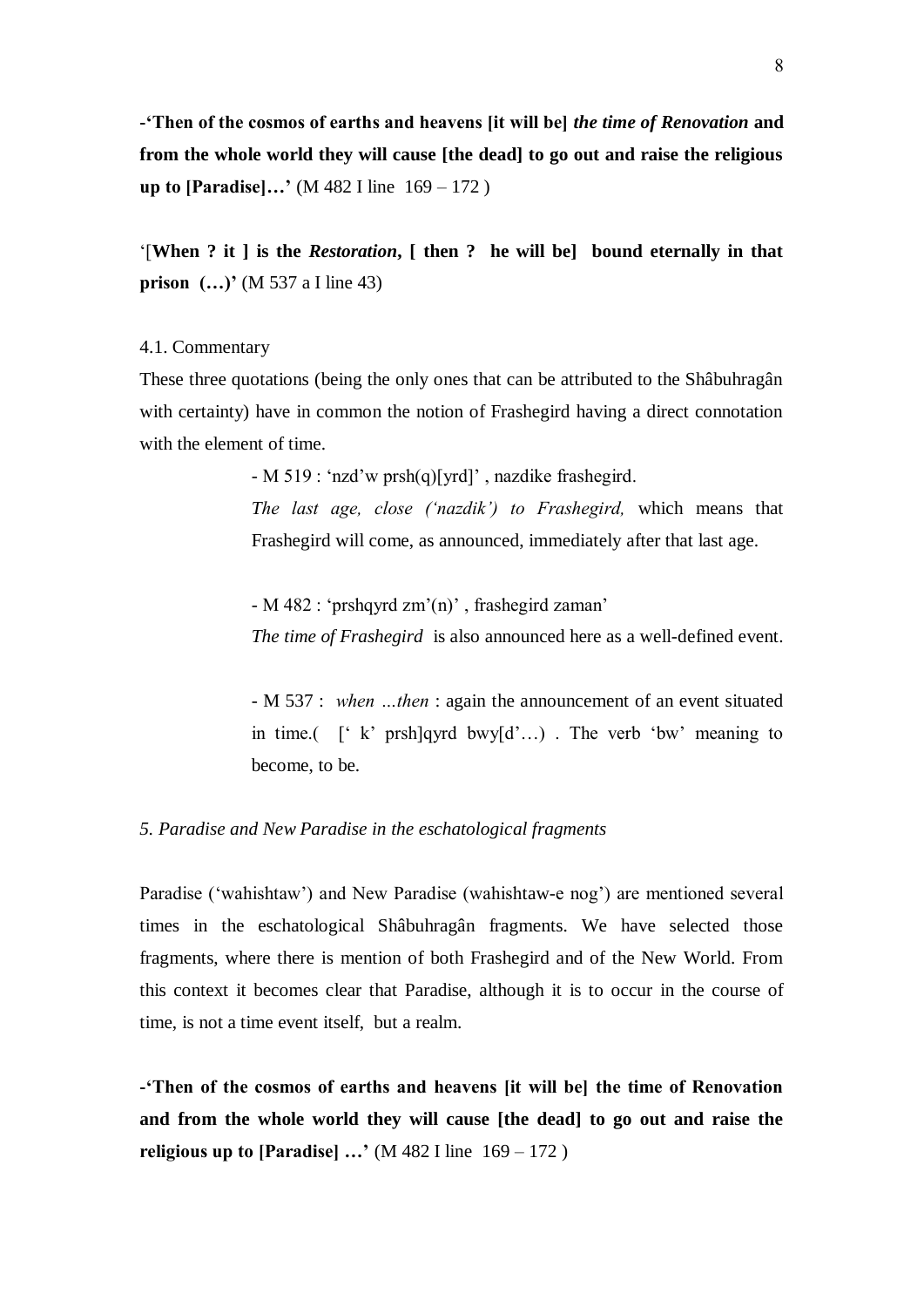'**And that New World and the prison of the demons, which the New-Worldcreating God forms, will be fixed [to] Paradise and made [fast]…'** (M 482 I line  $180 - 184$ 

**'they (…) will stand on that structure of the New Paradise***,* **around this conflagration.**' ( M 497 b line 308 )

### 5.1. Commentary

 $\overline{a}$ 

M 482 I line 169 – 172: In this fragment there is evidence of a clear distinction between Frashegird ( Frashegird is announced as that which has a connection to *time*) and Paradise, which is a *place, a realm* to which the religious will be raised, to sit on their throne of Light. As used here, the term Paradise leaves unanswered the question of whether it is identical to the Kingdom of Light or a new realm that is to be created in the course of the final events. Naturally, we should not interpret 'place' too literally, because Paradise is at the same time a state of joy and bliss! See for instance: 'And in *Paradise,* he becomes [joy] full' ( M v line 565) or 'I will give you Paradise as a reward!'

M. 482 I line 180 – 184: Before the outburst of the Great Fire, the *' nog shahrpur yazd*', the 'New-World-creating God' has already started constructing the '*shahr-y nog'*, the New World, together with a (new) prison for the demons. Although a New World (shahr meaning also 'realm', 'region') is announced, here Paradise is referred to without any distinction being made between the (old) Kingdom of Light and the New Paradise. But here too, there is evidence of a distinction between what is referred to as 'Paradise' and what is the creation of a God ('yazd') whose specific task it is to construct a New World. In both cases, Paradise and New World, we have to do with realms, not with time-events. This becomes even clearer when the New World has to be fixed to the Paradise (' hs'cyh'd' p. 510).

M 497: While the great fire is raging, the gods and the blessed ones are gathering around, standing on the New Paradise ('whysht'w 'y nwg', 'wahishtaw-y nog')<sup>9</sup>. Here, there is clear mention of a New Paradise that is to be distinguished from

<sup>&</sup>lt;sup>9</sup> "They, together with their own (people) and (helpers) will stand on that structure of the new paradise", MacKenzie 1979, 517.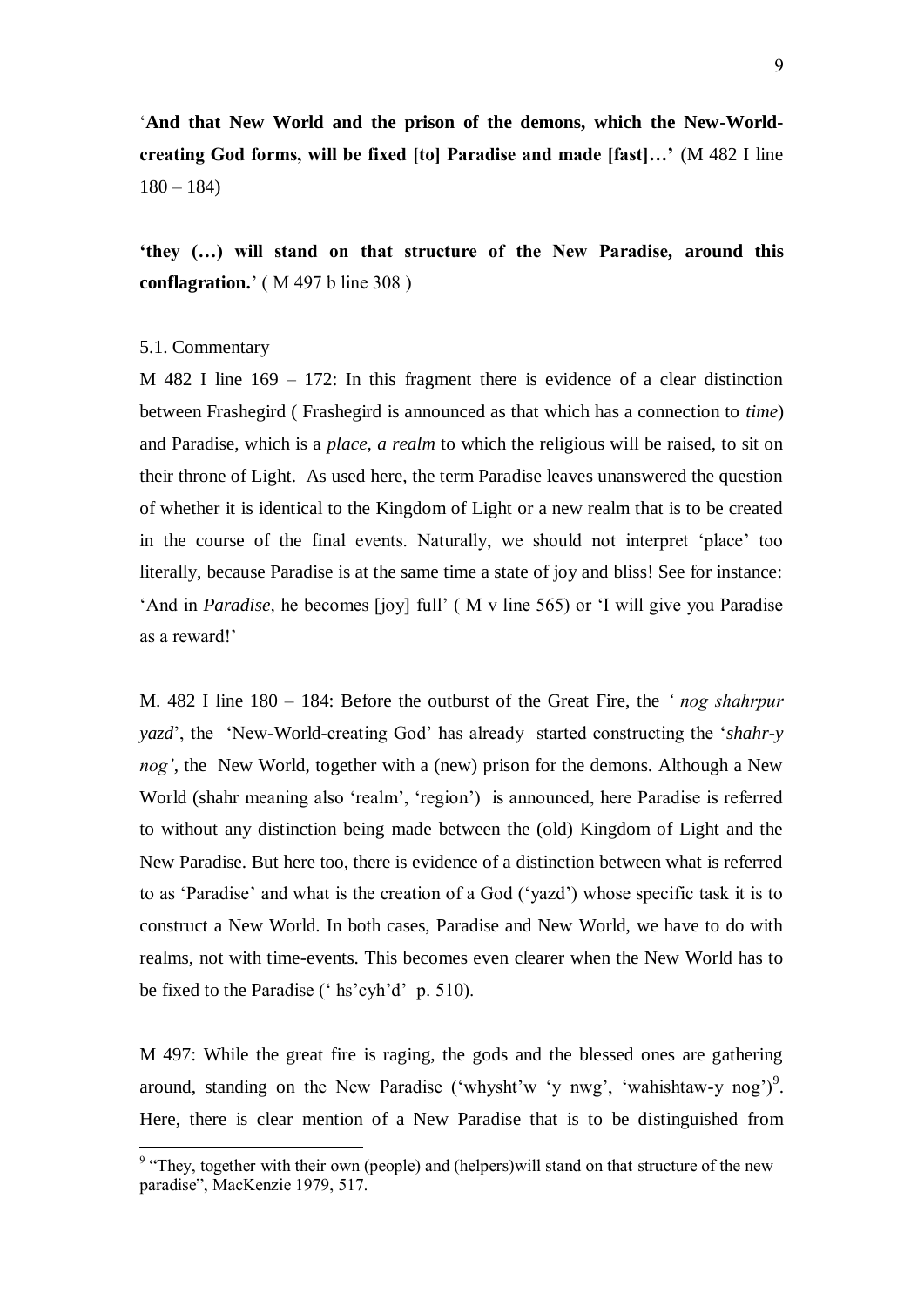Paradise as such. Moreover, there is written 'on that structure', which suggests that the New Paradise has been newly constructed.

## *6. The term 'whole', in the eschatological fragments*

**- 'May you not arise whole'** ( M 474 a I )

**-'They ('i.e. the gods and their helpers), they too in Paradise will again become as whole (…)'** ( M 487 b (1) line 247-250)

**' [And when] you rise [again] whole'** ( M r line 536)

**- '[whole]ness…'** (M 519 II line 10)

6.1. Commentary

 $\overline{a}$ 

Whole, dorust, 'dryst'<sup>10</sup> is closely connected to the instauration of Frashegird. If Frashegird is to be considered a specific manifestation at the end of time, then 'whole' or 'wholeness' is the result of Frashegird for the individual soul. Not to arise 'whole' means that - as an individual soul - one will not be part of Frashegird and will, therefore, have to remain 'imprisoned' after all the purified light has ascended to Paradise.

### *7. The role of time in the final events*

- The process of separation, exactly as in the case of mixture, has to go through successive stages of a time process. Contrary to mixture, separation is a process of dissolution and dismantling. What has been mixed must now be disentangled. This is what is called 'final events'.

- The final events represent an alternation between destruction and restoration.

- The final events are organized around a central pivot: *the final judgment,* with events announcing and preparing the final judgment and events as a follow-up of the final judgment.

<sup>10</sup> *'Dryst'* in Modern Farsi has become '*dorust',* which means : right, correct, true. In the time of Mani, the term was also used in a welcome formula 'dryst 'wr', drist awar! See also Mary Boyce, Word-List p. 35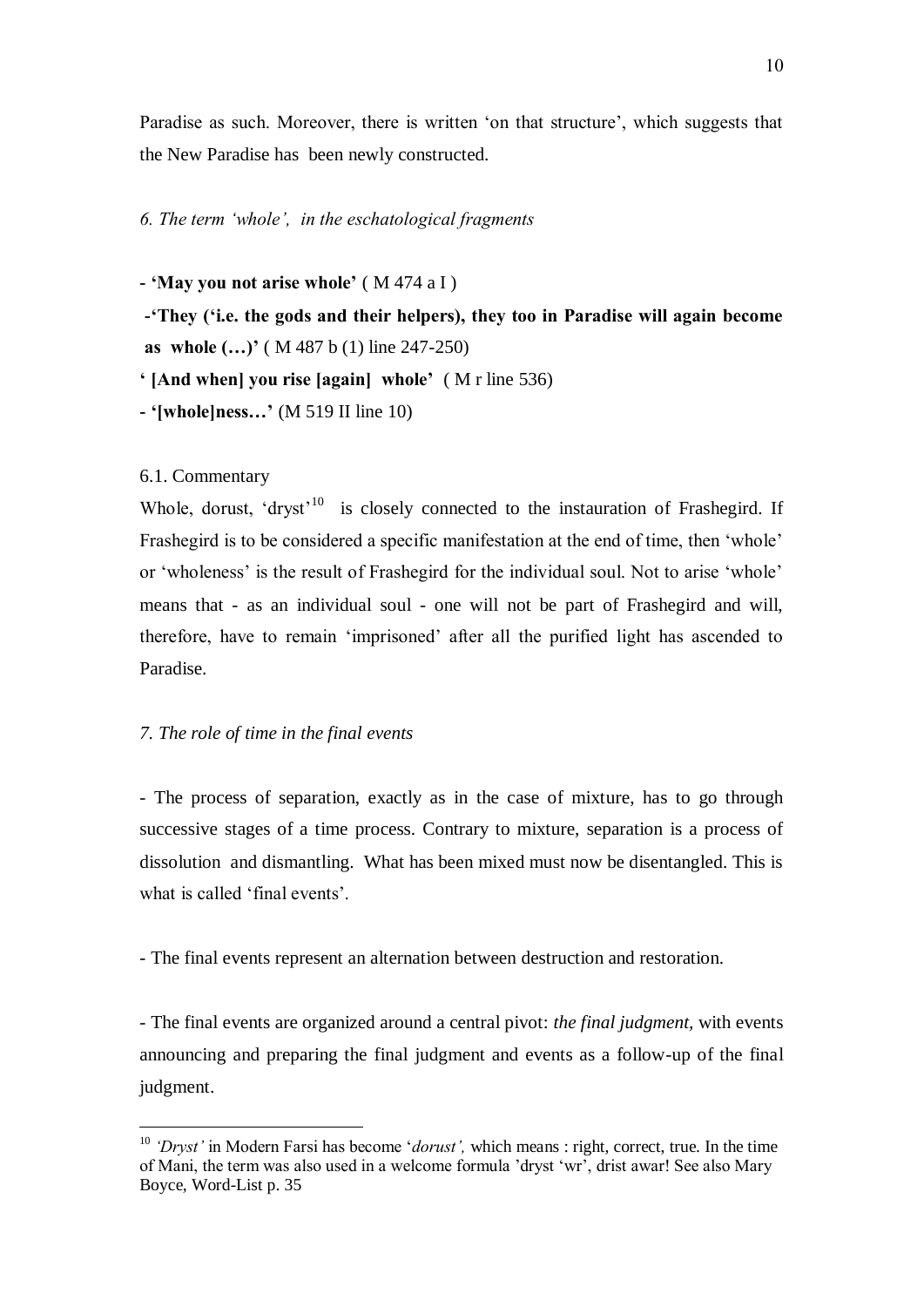- The final judgment is preceded by the Great War and succeeded by the Great Fire.

- The final judgment is the factual separation between the two principles. The separation has now become a fact.

- After this central event, the separation still continues in order to complete the task. The final collapse of heavens and earths, the Great Fire and the final imprisonment of the remaining demons are the outcome of the ongoing separation process.

- At the same time, while the righteous ascend to Paradise, a New Paradise and a New World are created.

- The separation process has come to an end.

# Summary

a. From the coming of Xradeshahr to the final Judgment

- b. The final Judgment: the definite separation
- c. From the final judgment to the creation of a New World and a New Paradise

#### 7.1. Commentary

As with the entire Manichaean system, the structure of the episode of separation represents a threefold characteristic of its own, with the final judgment at the centre of its unfolding. Frashegird is announced, but does not play an active role in the final events while the actors, as said earlier, are the two principles.

Due to the fragmentary condition of the MSS, it is not possible to determine with certainty the exact number of times the notion of Frashegird is mentioned in the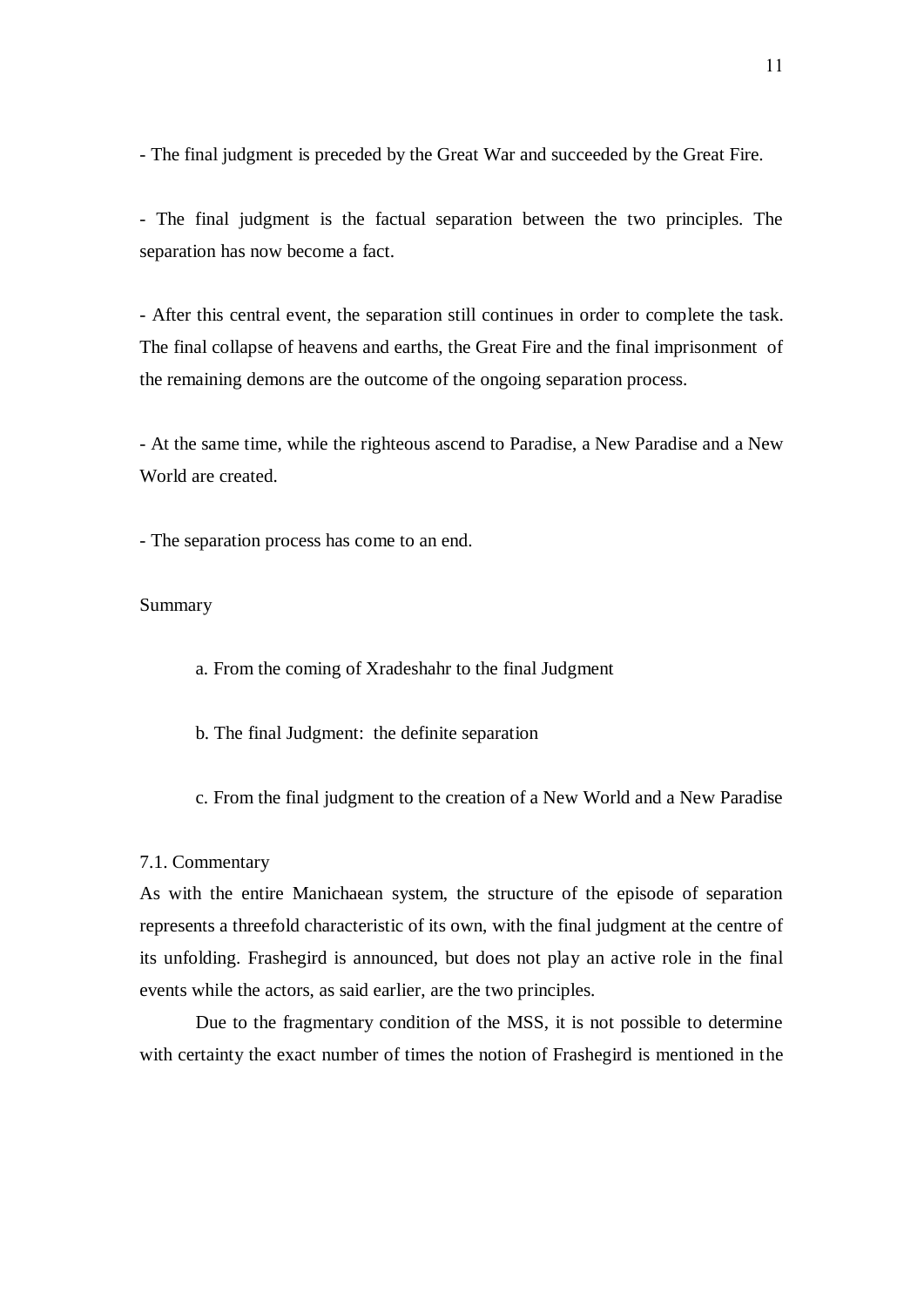eschatological fragments. But each time it is mentioned there is emphasis on an event still to come, in the near future. $11$ 

The conclusion is that Frashegird can only become manifest, after the separation has been accomplished. Frashegird has to do with time, but is not an event in the time process as such needed to accomplish the separation. As announced, it will come later on, but 'close to that last age'.

### *8. The role of time in mixture and separation*

Both mixture and separation are part of clearly delineated phases in the process of interaction between the two principles. They represent distinct episodes in the framework of what is referred to as the 'three epochs' or 'three periods' formula, one of the key notions of the Manichaean doctrine. In respect of this concept, we can observe differences between, on the one hand, Iranian and Chinese sources and, on the other hand, Coptic sources. Gregor Wurst<sup>12</sup> in 'Zur Bedeutung der "Drei-Zeiten-Formel" in den Koptisch-Manichäischen Texten von Medinet Madi' gives an overview of these differences in interpretation, including also some passages from the CMC .

In the Iranian tradition, the three periods are to be distinguished as follows:

Period I *Before the creation.*

 $\overline{a}$ 

The two principles are contiguous, but do not intermingle.

# **First Transition**

Period II: *The creation of the cosmos and human being.* The two principles are in the condition of being mixed.

 $11$  In fragment M 519? Frashegird is mentioned on the occasion of the coming of Xradeshahr : as a future event : 'in that last age, close to Frashegird'.

In fragment 482 I 'the time of Frashegird' is mentioned after the ascension of Xradeshahr , but again as a future event.

Fragment M 537 is still under discussion regarding its exact position in the Sh. MSS, but also there Frashegird is a future event.

 $12$  G. Wurst,  $Z$ ur Bedeutung der "Drei-Zeiten"-Formel in den koptisch-manichäischen Texten von Medinet Madi', in: A. Kessler, T. Ricklin, G. Wurst (Hg.), Peregrina Curiositas. Eine Reise durch den orbis antiquus (NTOA 27), Freiburg, Göttingen 1994, 167-179.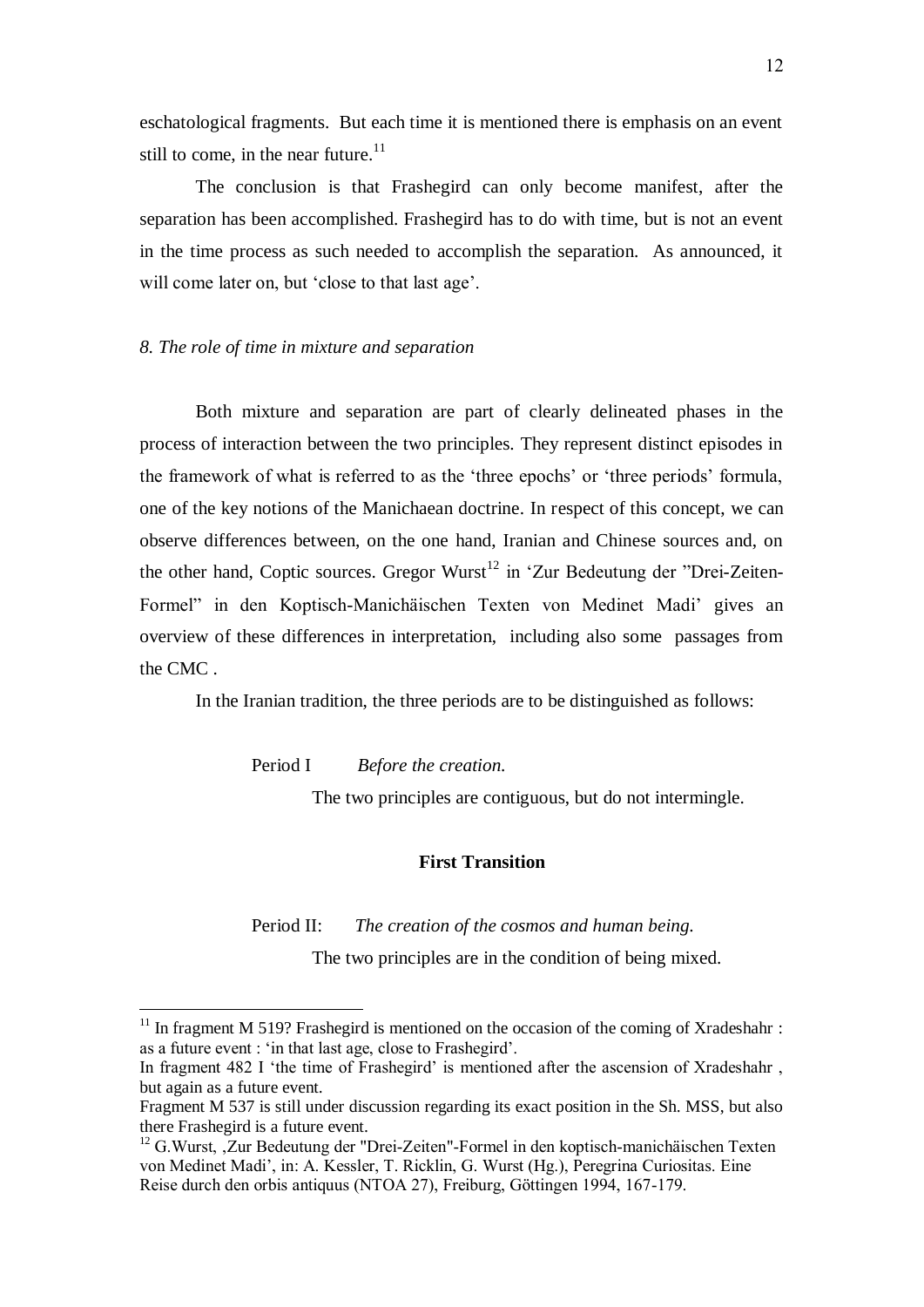Period III: *The creation of a New World and a New Paradise*

# **Second Transition**

The two principles are in the condition of being separated.

There are two crucial events which occur at a particular moment during this process and which operate as a transition from the one epoch to the next.

# **First Transition: at the end of Period I.**

The **first transition** occurs at the end of Period I and makes possible the transition to Period II. It is the assault of the forces of Darkness, followed by the sacrifice of Primeval Man and his descent into the Darkness. This gives way to the beginning of the mixture.

### **Second Transition: at the start of period III.**

The **second transition** is the apparition of Xradeshahr, preceded by a great sign, at the start of period III. This initiates the transition to the separation actualized by the final judgment.

#### 8.1. Commentary

In Period I, time did not exist. There was only duration or timelessness that was disrupted by the assault of the forces of Darkness (first transition).

In Period III, the coming of Xradeshahr (second transition) puts an end to the timeelement. This appears to be directly related to the weakening of the power of Greed and Lust.

*'And when god Xradeshahr will care for the world, then will day, month and year come to an end and weakness will befall Greed and Lust (…)' ( M 477 I line 130-132)*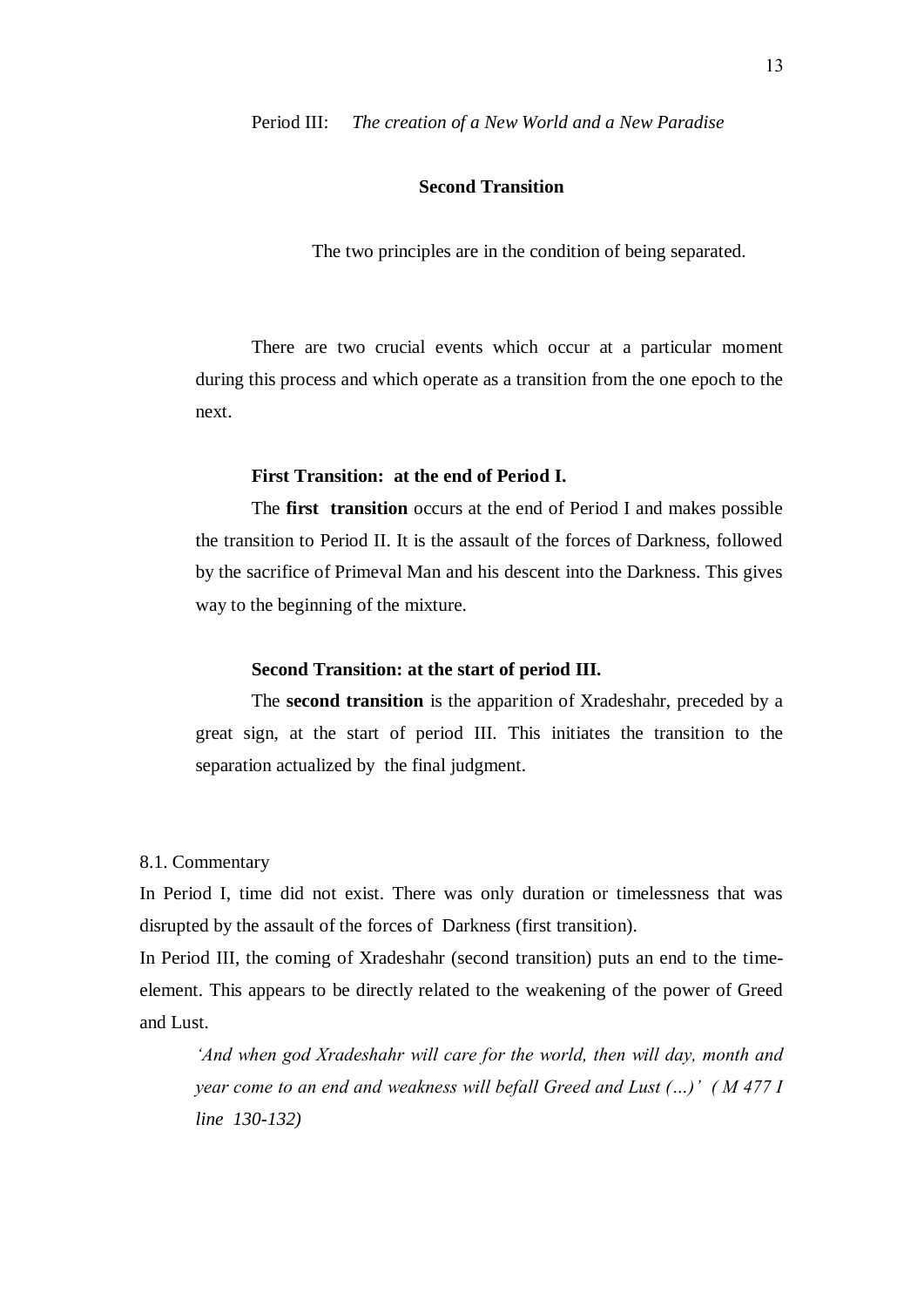#### 8.2. Conclusion

This means that what is considered 'the time-element of the created world ' exists only between the first transition and the second transition. We could say that mixture, with all the violence and struggle that accompanies it, has the time-element as an accompanying phenomenon. Once the separation has started, this time-element gradually disappears.

The sequence of the events, as they occur in both the process of mixture and that of separation, mirror each other, but inversely! What takes place during mixture comes at the end during separation, and vice versa.

In the case of mixture, first heavens and earths are created and only at the end the first human being. In the case of separation, first there is the final judgment which means that within mankind a separation of the righteous and the evil-doers takes place. Only afterwards comes the final collapse of the entire cosmos with all the heavens and the earths.



#### *9. Frashegird - Final Conclusions*

# 9.1. Etymology of Frashegird<sup>13</sup>

 $\overline{a}$ 

'Frashegird' goes back to 'frasho-kereti' as it appears several times in the Avesta.<sup>14</sup>

<sup>&</sup>lt;sup>13</sup> 'frashygyrd, prshygyrd,[ frashegird] c. 'end of the world', Mary Boyce, Acta Iranica, A *Word-List of Manichaean Middle Persian and Parthian,* 40.

<sup>&</sup>lt;sup>14</sup> Middle Persian *prsh(y)g/k/qyrd*, die Erneuerung des ursprüngliches Zustandes der Welt durch Auflösung des aus den Himmeln und Erden bestehenden Kosmos' (W.B. Henning,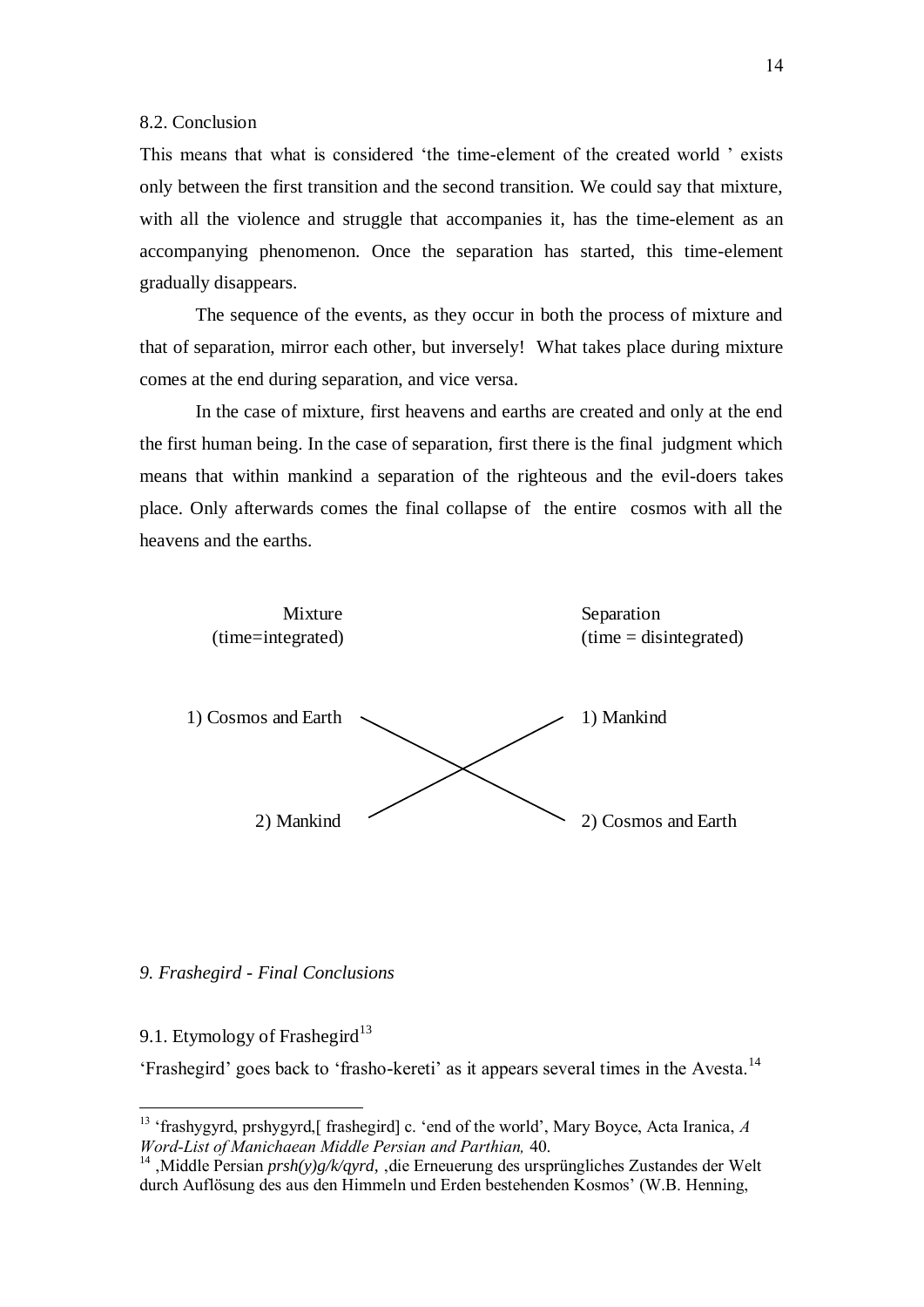'May we be the ones that 'renew' existence!'(Yasna 30.9). Frasho-kereti, literally the making (*kereti* from the root \* k(a)r, to make and *frasho*: new, excellent, wonderful, 'fresh'). The meaning of Frashegird is therefore: making new, making wonderful.

When MacKenzie (1979, p. 504, note 12) gives a status quaestionis of the different interpretations of this notion, he quotes, among others, W.B.Henning who defines Frashegird as follows: 'die Erneuerung des ursprunglichen Zustandes der Welt durch Auflösung des aus den Himmeln und Erden bestehenden Kosmos'. MacKenzie, in the same note, quotes M. Molé who interpreted Frashegird as 'Renovation', and J.P. Asmussen and S. Inssler who understand *frasho*, as 'whole', this 'frasho' then being understood as the decisive element, for it denotes what 'kereti' is about, a 'healthy integrum'.

There are, therefore, at least two key-elements that are essential to the meaning of 'frasho' in Frashegird: 'to make new' (Erneuerung, Renovation) and 'to make whole'. These elements should be understood as complementary and as taking place simultaneously.

### 9.2. Frashegird and the initial state of the two principles

 $\overline{a}$ 

Frashegird will be realized after the process of separation has come to an end. If time is the element which becomes actualized between the start of mixture and the end of separation, it means that Frashegird is not part of the time process. In that way, it can be characterized as a state of being. Yet, as a state of being, it can only be understood as the outcome of what has preceded. Without the definite separation of the elements of light and darkness, Frashegird cannot occur. Therefore, Frashegird is not to be identified with the initial state of timelessness in which the two principles are still at rest. Because this initial state is to be situated before time appears, while Frashegird manifests itself after the time-element has ceased.

*Mitteliranische Manichaica aus Chinesisch-Turkestan,* I, Berlin 1932, 222) is a term taken directly from Zoroastrianism, Pahlavi *prshkrt,* Avestan *frasho-kereti*, literally' 'making excellent' (...) and M. Molé, *Culte Mythe et Cosmologie dans l'Iran Ancien*, Paris 1963, 34 ff on *frasha*-, and passim *fraskert'*, 'Renovation'. That, in the Manichaean interpretation [frashegird] means that everything becomes 'healthy', 'integrum' (= *frasha-*) (...) seems to conform with S. Insler's recent reinterpretation of G. Avestan *ferasha-* (...) 'healed,' 'repaired'. (*the Gatha's of Zarathustra,* (Acta Iranica 8, Teheran-Liège 1975, 172) in MacKenzie (1979) p. 503, note 13.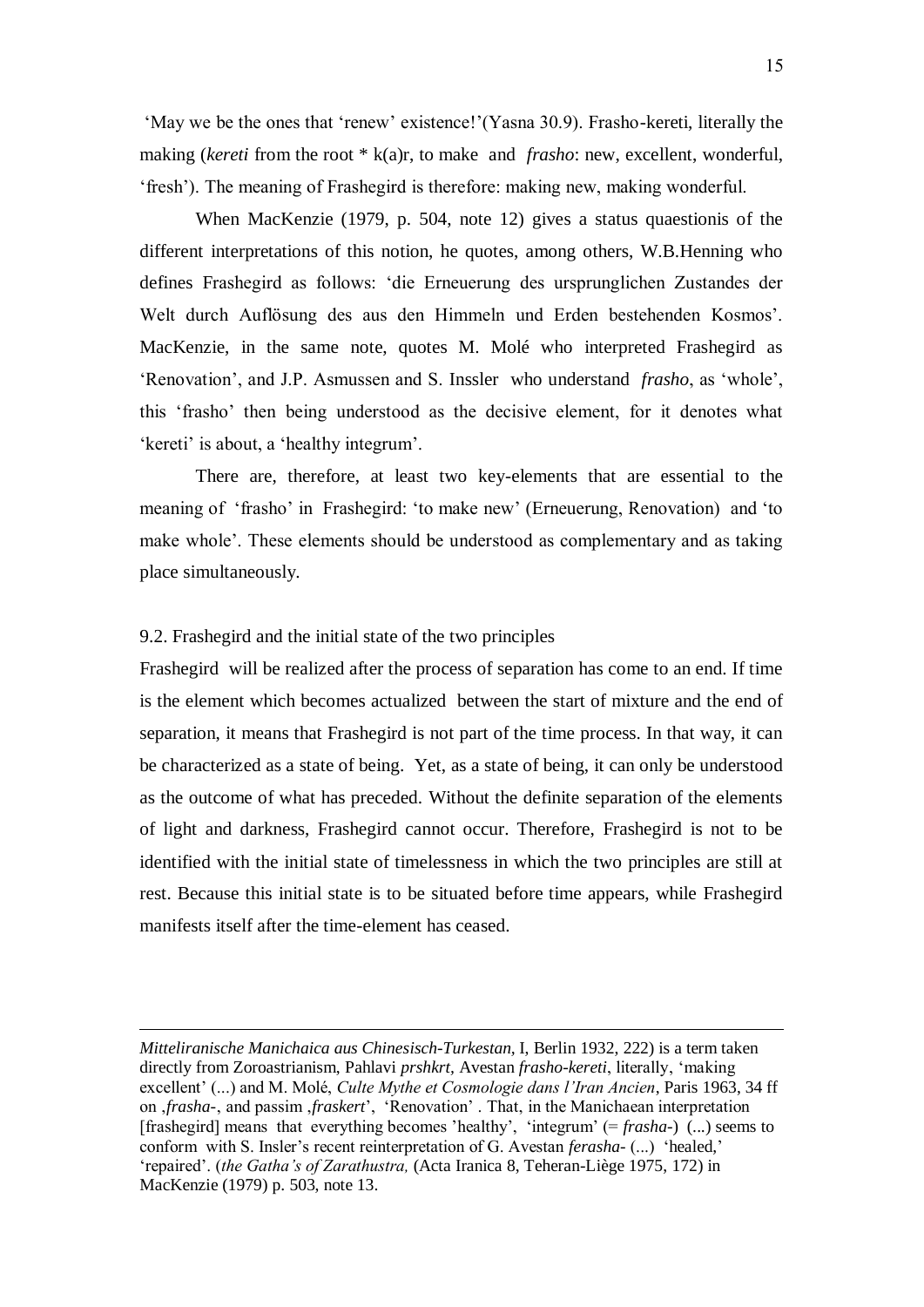#### 9.3. Frashegird and the new world order

What Frashegird renews and makes whole is not the world, in the sense of the created world, but the world order itself! The created world is the outcome of the process of mixture and we have seen that Frashegird is outside both this process and the process of separation. There is no indication that the renewal concerns any kind of restoration of the initial state of the two principles.

On the contrary, we have to do with a *new* world order which can be made explicit by the striking image of a set of concentric circles. In the centre is the prison or the 'bolos' in which the beings of Darkness are imprisoned. Around this centre are organized the New Aeon, the New Paradise and the Kingdom of Light, enclosing, as it were, the Darkness in their midst.

#### 9.4. Frashegird and the final status of the two Principles

Frashegird brings about a new situation. Now that the two principles are separated, their essential nature is more manifest than ever. The principles remain opposed, but on different grounds. While in their initial status they were opposed because of their inherent nature (order versus chaos), now they are opposed due to their changed condition (bliss versus bondage). But what has changed in the most radical way is their position vis-à-vis one another.

Before the period of mixture started, sharing one border, there was a situation of contiguity. After the period of separation ended, hell (or the eternal prison) is encircled by the renewed Kingdom of Light. The final status of the two Principles is in every aspect different from their initial status.

This proves once more that Frashegird does not mean a return to the old order and even less the destruction of the existing world, for the collapse of heavens and earths takes place during the period of separation, i.e. before Frashegird.

Period I Period III

| Opposed:   | By their inherent nature | By their transformed condition |
|------------|--------------------------|--------------------------------|
|            | $Order-Chaos$ etc        | Bliss - Bondage etc            |
| Separated: | Two distinct realms      | Two distinct realms            |
|            | One boundary adjacent    | Heaven encircling Hell         |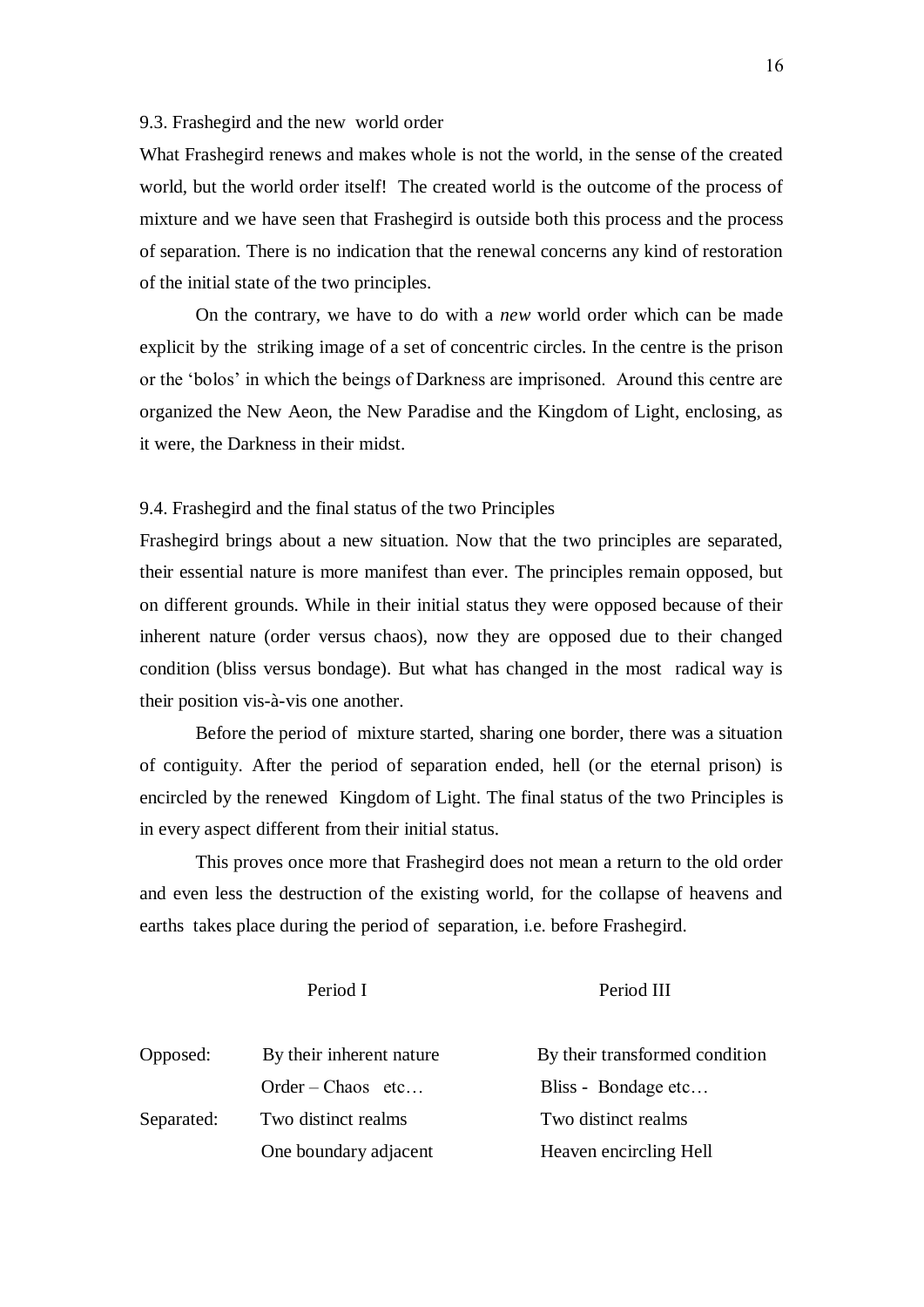The struggles that have taken place, even the Great War, do not result in a victory of the one principle (in this case the principle of Light) over the other! For the principle of Darkness subsists at the outcome of the period of separation. It is still there. A 'military' reading of the Manichaean myth with armies, combat and the final destruction of one of the two enemies, all too frequent in the polemical writings, does not bring about any deeper understanding. The struggle between the two principles is not so much an account of a battle as of a profound change in their respective substance and relationship. The expressions borrowed from military strategy should be read in the context of a transformation, not as a report from the battlefield! Often when military expressions are used, a profound transformation in the condition and and the relationship between the beings of the Kingdom of Light and those of the Kingdom of Darkness is at stake. Combat and war are part of a 'mystery'.<sup>15</sup> It is this transformation, rather than a victory of the one over the other, that is at stake. The true outcome of this long sequence of struggles, from period to period, is the renewal. *Frashegird is the real victory of the Kingdom of Light*.

#### 9.5 Frashegird and the renewal of the two principles.

 $\overline{a}$ 

The Light as a substance, i.e. the essence (*essentia*) of a Being throughout the evolving dramatic episodes, has become more truly itself than it was at the beginning before the interference of the powers of Darkness. At the outcome of the final stages of Separation, the Light is able to create a New Paradise out of the 'ruins' of the old world order. But also the principle of Darkness has become more truly itself and, ultimately, reveals its nature of subjection, of bondage (the prison). As long as mixture was the reigning condition, neither Light nor Darkness could fully manifest their essential being. The outcome of the separation, with all the cataclysms it has caused, is that both Light and Darkness can finally manifest themselves in their true nature. In their initial state, the two Principles were so to speak 'dormant'. They did not reveal their true being. After the separation has come to an end, and the time of

 $15$  In the Kephalaia, 15, Mani teaches his disciples in the following way: 'Hr (the Paraclete) revealed to me (…) the mystery of combat and of War (…) , quoted by H.J.W. Drijvers, in 'Conflict and Alliance in Manichaeism, *Struggles of Gods,* ed. H.Kippenberg , with H.J.W. Drijvers & Y. Kuiper, Berlin 1984, 101-102